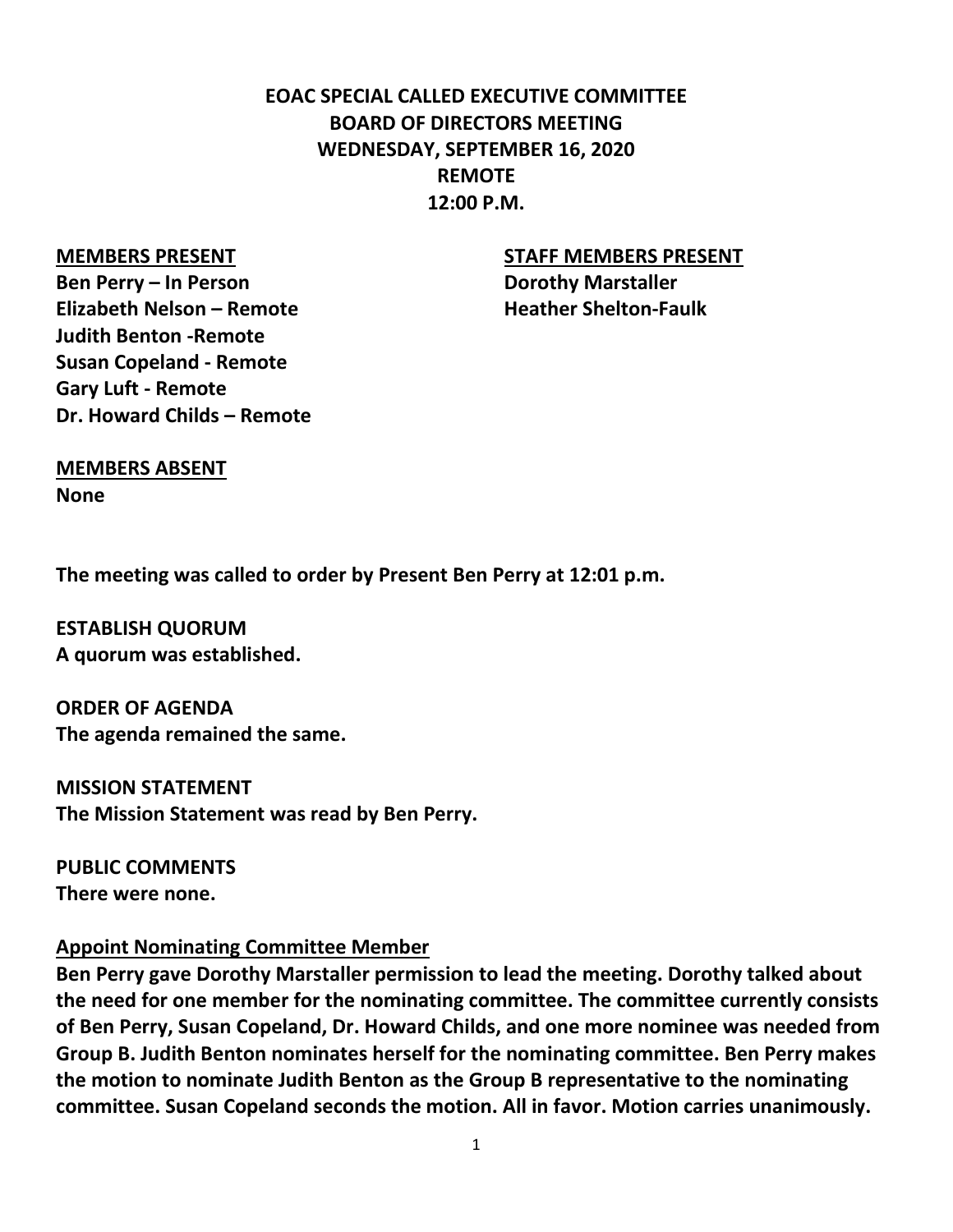## **Appoint New Board Member**

**Dorothy presented the next item, with the resignation of Stephanie Abright, the EOAC has an opening on the Board of Directors for an Early Childhood Education specialist. Ben Perry put forth the name of a potential board member, Betsey Gilchrest, who currently works for Waco ISD as their Special Education Director. With the addition of Ms. Gilchrest, EOAC will rebuild relations with Waco ISD. Dr. Howard Childs makes the motion to accept the nomination of Betsey Gilchrest, and to rebuild relations with Waco ISD. Judith Benton Seconds the motion. All in favor, motion carries unanimously.** 

#### **Appoint Executive Committee Member**

**Dorothy presented the next item, to appoint a new member to open executive committee. Dorothy listed the open positions of Parliamentarian and Treasurer. Judith Benton volunteers to fill the Parliamentarian position. Gary Luft volunteers to fill the open Treasurer position. Ben Perry calls for a vote. Dr. Howard Childs makes the motion to appoint Gary Luft as Treasurer. Judith Benton seconds the motion. All in favor, motion carries unanimously. Ben makes a motion to accept Judith Benton as parliamentarian. Gary Luft seconds the motion. All in favor, motion carries unanimously.** 

**Dorothy also presented that the EOAC bylaws state that the Executive Committee shall consist of no fewer than five members, and no more than seven. The executive committee currently has an opening for another member. Ben Perry requested that the item be tabled without action, to present at the next full board meeting. Ben Perry asked Dorothy Marstaller to send an email to all current board members, with details of the open position on the Executive Committee. Item is tabled with no action today.** 

## **Appoint Audit Committee Member**

**Dorothy presented the next item, to appoint a new member to audit committee, which has three openings. Gary Luft and Dytrun Thurkill have been put forth as nominations, and a third nomination is needed. Discussion was had to discuss which board member might have the qualifications to fill the open audit committee member. Ben Perry requested that Dorothy Marstaller send an email to all board members to ask for nominations to serve on the audit committee. Item tabled with no action today.** 

## **Appoint Personnel Committee Member**

**Dorothy presented the next item, to appoint a new member to the personnel committee. Dorothy lists the current members, Gary Luft, Ben Perry, Renee, Susan Copeland, and Judith Benton. The item is tabled with no action today, pending the seating of a new board**